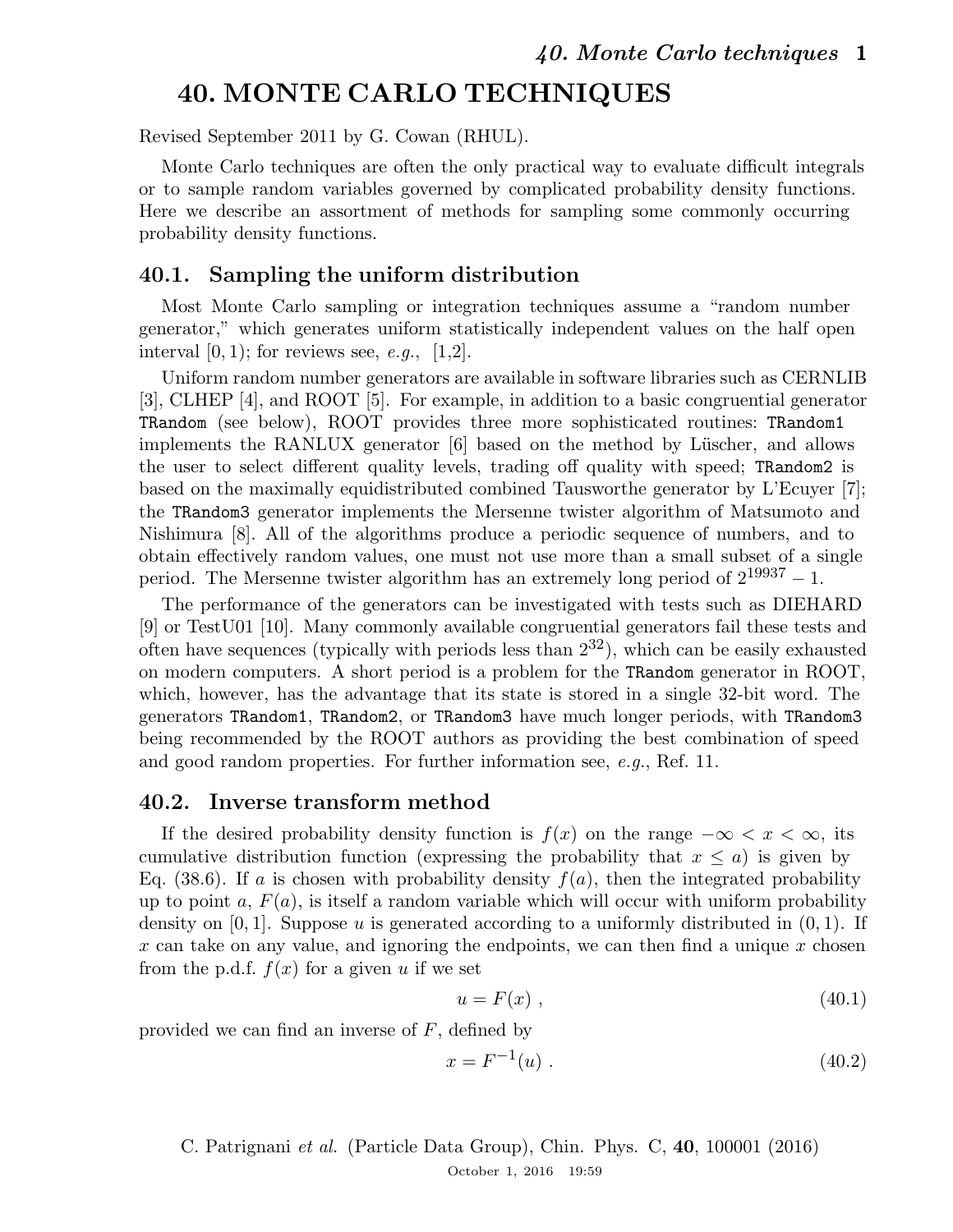This method is shown in Fig. 40.1a. It is most convenient when one can calculate by hand the inverse function of the indefinite integral of  $f$ . This is the case for some common functions  $f(x)$  such as  $\exp(x)$ ,  $(1-x)^n$ , and  $1/(1+x^2)$  (Cauchy or Breit-Wigner), although it does not necessarily produce the fastest generator. Standard libraries contain software to implement this method numerically, working from functions or histograms in one or more dimensions, *e.g.*, the UNU.RAN package [12], available in ROOT.



**Figure 40.1:** Use of a random number u chosen from a uniform distribution  $(0,1)$ to find a random number  $x$  from a distribution with cumulative distribution function  $F(x)$ .

For a discrete distribution,  $F(x)$  will have a discontinuous jump of size  $f(x_k)$  at each allowed  $x_k, k = 1, 2, \cdots$ . Choose u from a uniform distribution on  $(0,1)$  as before. Find  $x_k$  such that

$$
F(x_{k-1}) < u \le F(x_k) \equiv \text{Prob}\left(x \le x_k\right) = \sum_{i=1}^k f(x_i) \tag{40.3}
$$

then  $x_k$  is the value we seek (note:  $F(x_0) \equiv 0$ ). This algorithm is illustrated in Fig. 40.1b.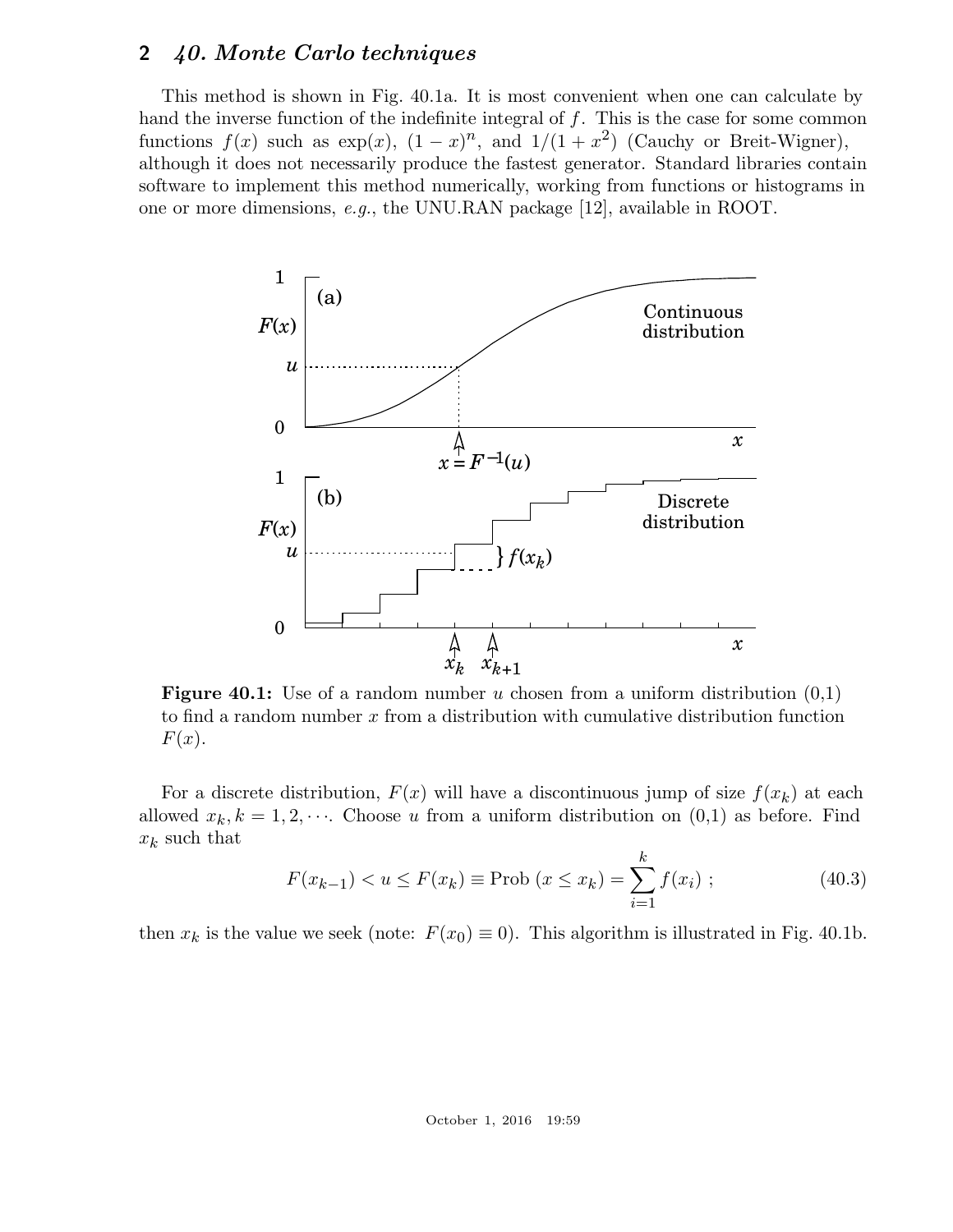## 40.3. Acceptance-rejection method (Von Neumann)

Very commonly an analytic form for  $F(x)$  is unknown or too complex to work with, so that obtaining an inverse as in Eq. (40.2) is impractical. We suppose that for any given value of x, the probability density function  $f(x)$  can be computed, and further that enough is known about  $f(x)$  that we can enclose it entirely inside a shape which is C times an easily generated distribution  $h(x)$ , as illustrated in Fig. 40.2. That is,  $Ch(x) \geq f(x)$  must hold for all x.



Figure 40.2: Illustration of the acceptance-rejection method. Random points are chosen inside the upper bounding figure, and rejected if the ordinate exceeds  $f(x)$ . The lower figure illustrates a method to increase the efficiency (see text).

Frequently  $h(x)$  is uniform or is a normalized sum of uniform distributions. Note that both  $f(x)$  and  $h(x)$  must be normalized to unit area, and therefore, the proportionality constant  $C > 1$ . To generate  $f(x)$ , first generate a candidate x according to  $h(x)$ . Calculate  $f(x)$  and the height of the envelope  $Ch(x)$ ; generate u and test if  $uC h(x) \leq f(x)$ . If so, accept x; if not reject x and try again. If we regard x and  $uC h(x)$ as the abscissa and ordinate of a point in a two-dimensional plot, these points will populate the entire area  $Ch(x)$  in a smooth manner; then we accept those which fall under  $f(x)$ . The efficiency is the ratio of areas, which must equal  $1/C$ ; therefore we must keep C as close as possible to 1.0. Therefore, we try to choose  $Ch(x)$  to be as close to  $f(x)$  as convenience dictates, as in the lower part of Fig. 40.2.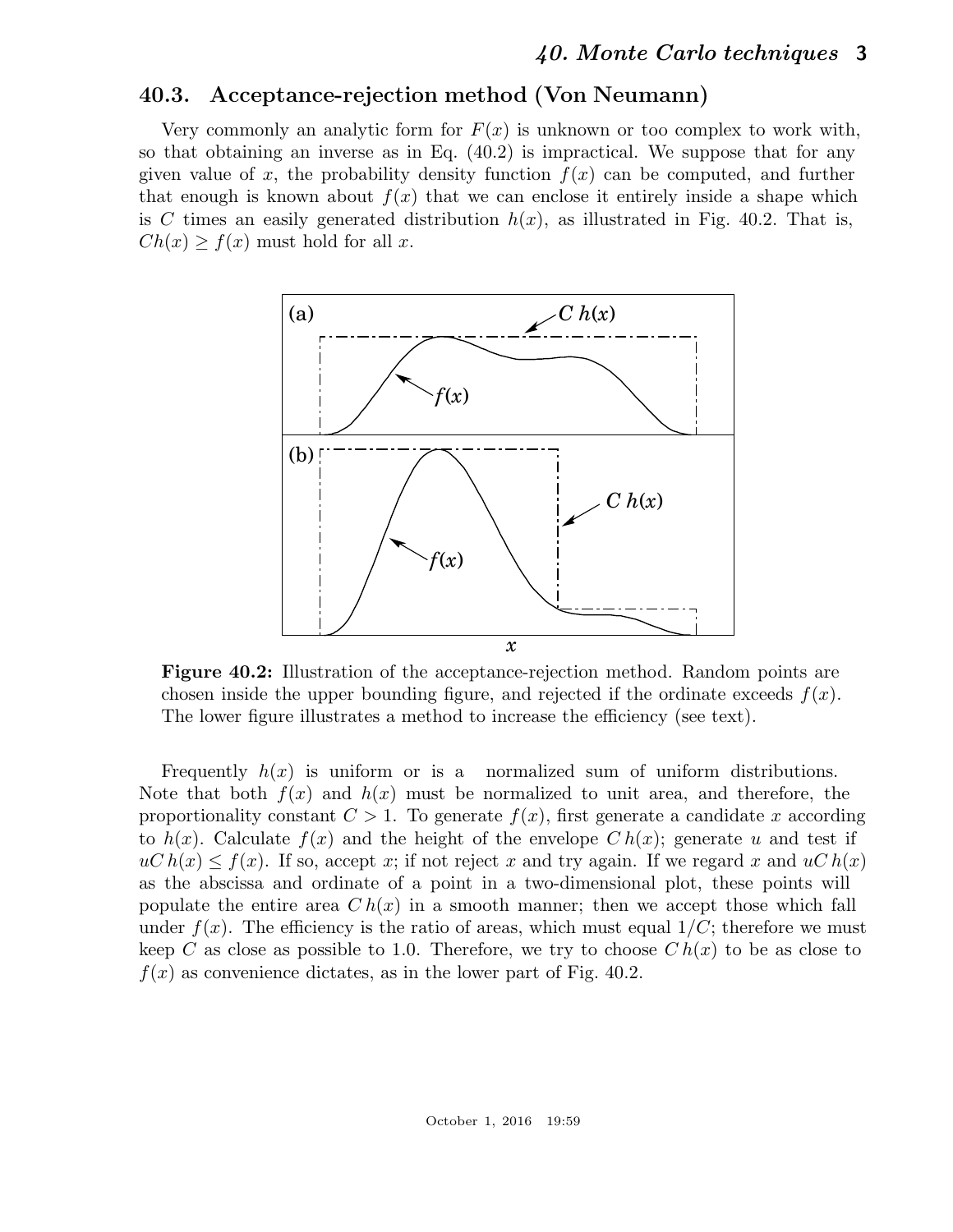### 40.4. Algorithms

Algorithms for generating random numbers belonging to many different distributions are given for example by Press [13], Ahrens and Dieter [14], Rubinstein [15], Devroye [16], Walck [17] and Gentle [18]. For many distributions, alternative algorithms exist, varying in complexity, speed, and accuracy. For time-critical applications, these algorithms may be coded in-line to remove the significant overhead often encountered in making function calls.

In the examples given below, we use the notation for the variables and parameters given in Table 38.1. Variables named "u" are assumed to be independent and uniform on [0,1). Denominators must be verified to be non-zero where relevant.

### 40.4.1. Exponential decay :

This is a common application of the inverse transform method, and uses the fact that if u is uniformly distributed in [0, 1], then  $(1 - u)$  is as well. Consider an exponential p.d.f.  $f(t) = (1/\tau) \exp(-t/\tau)$  that is truncated so as to lie between two values, a and b, and renormalized to unit area. To generate decay times  $t$  according to this p.d.f., first let  $\alpha = \exp(-a/\tau)$  and  $\beta = \exp(-b/\tau)$ ; then generate u and let

$$
t = -\tau \ln(\beta + u(\alpha - \beta)).\tag{40.4}
$$

For  $(a, b) = (0, \infty)$ , we have simply  $t = -\tau \ln u$ . (See also Sec. 40.4.6.)

#### 40.4.2. Isotropic direction in 3D :

Isotropy means the density is proportional to solid angle, the differential element of which is  $d\Omega = d(\cos\theta)d\phi$ . Hence  $\cos\theta$  is uniform  $(2u_1 - 1)$  and  $\phi$  is uniform  $(2\pi u_2)$ . For alternative generation of  $\sin \phi$  and  $\cos \phi$ , see the next subsection.

#### 40.4.3. Sine and cosine of random angle in 2D :

Generate  $u_1$  and  $u_2$ . Then  $v_1 = 2u_1 - 1$  is uniform on  $(-1,1)$ , and  $v_2 = u_2$  is uniform on (0,1). Calculate  $r^2 = v_1^2 + v_2^2$  $2\frac{2}{2}$ . If  $r^2 > 1$ , start over. Otherwise, the sine  $(S)$  and cosine  $(C)$  of a random angle *(i.e.*, uniformly distributed between zero and  $2\pi$ ) are given by

$$
S = 2v_1v_2/r^2 \quad \text{and} \quad C = (v_1^2 - v_2^2)/r^2 \ . \tag{40.5}
$$

#### 40.4.4. Gaussian distribution :

If  $u_1$  and  $u_2$  are uniform on  $(0,1)$ , then

$$
z_1 = \sin(2\pi u_1)\sqrt{-2\ln u_2} \quad \text{and} \quad z_2 = \cos(2\pi u_1)\sqrt{-2\ln u_2} \tag{40.6}
$$

are independent and Gaussian distributed with mean 0 and  $\sigma = 1$ .

There are many variants of this basic algorithm, which may be faster. For example, construct  $v_1 = 2u_1 - 1$  and  $v_2 = 2u_2 - 1$ , which are uniform on  $(-1,1)$ . Calculate  $r^2 = v_1^2 + v_2^2$  $\frac{2}{2}$ , and if  $r^2 > 1$  start over. If  $r^2 < 1$ , it is uniform on  $(0,1)$ . Then

$$
z_1 = v_1 \sqrt{\frac{-2\ln r^2}{r^2}} \quad \text{and} \quad z_2 = v_2 \sqrt{\frac{-2\ln r^2}{r^2}} \tag{40.7}
$$

October 1, 2016 19:59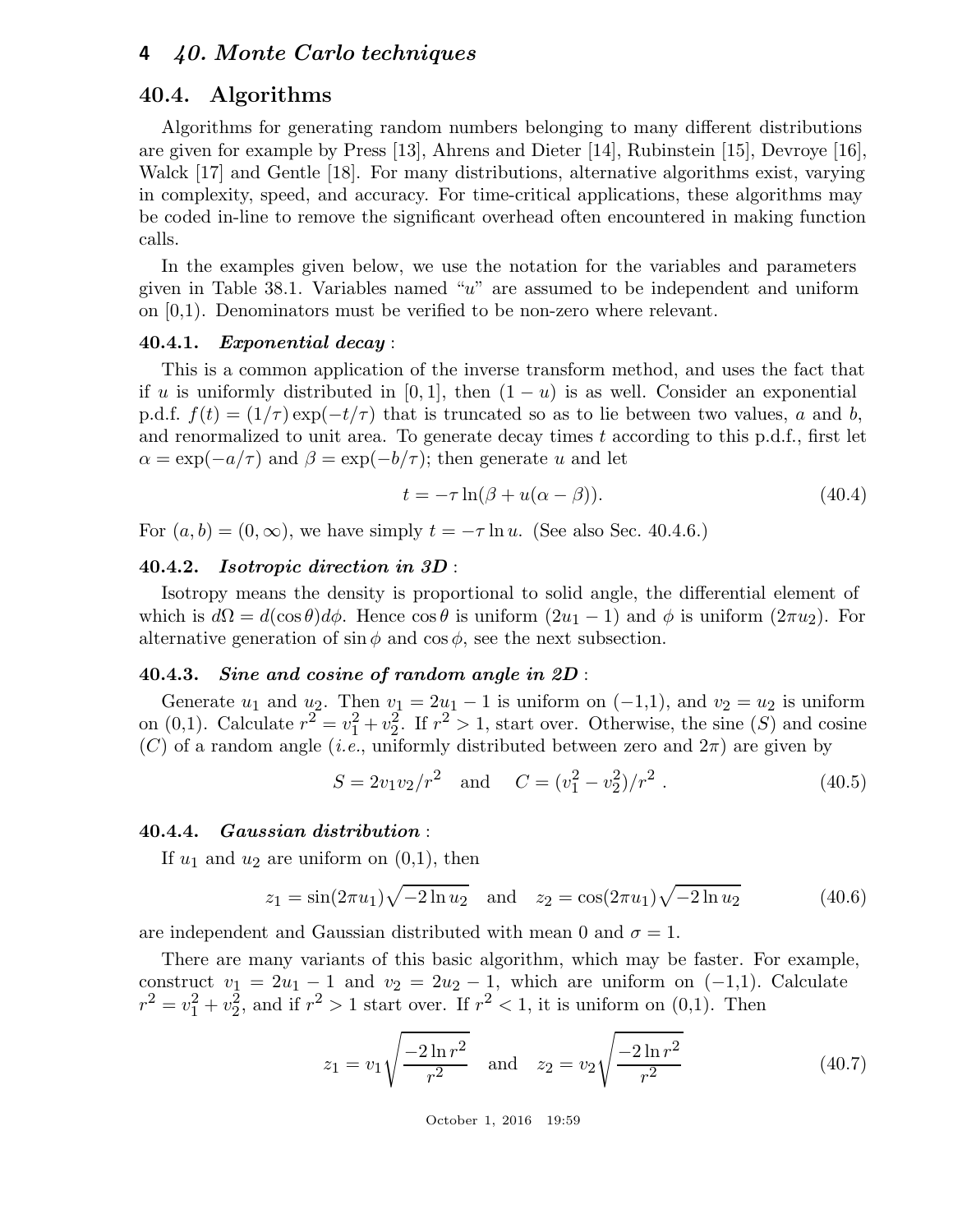are independent numbers chosen from a normal distribution with mean 0 and variance 1.  $z'_i = \mu + \sigma z_i$  distributes with mean  $\mu$  and variance  $\sigma^2$ .

For a multivariate Gaussian with an  $n \times n$  covariance matrix V, one can start by generating *n* independent Gaussian variables,  $\{\eta_i\}$ , with mean 0 and variance 1 as above. Then the new set  $\{x_i\}$  is obtained as  $x_i = \mu_i + \sum_j L_{ij} \eta_j$ , where  $\mu_i$  is the mean of  $x_i$ , and  $L_{ij}$  are the components of L, the unique lower triangular matrix that fulfils  $V = LL^T$ . The matrix L can be easily computed by the following recursive relation (Cholesky's method):

$$
L_{jj} = \left(V_{jj} - \sum_{k=1}^{j-1} L_{jk}^2\right)^{1/2},\tag{40.8a}
$$

$$
L_{ij} = \frac{V_{ij} - \sum_{k=1}^{j-1} L_{ik} L_{jk}}{L_{jj}}, \ j = 1, ..., n; \ i = j + 1, ..., n,
$$
 (40.8b)

where  $V_{ij} = \rho_{ij}\sigma_i\sigma_j$  are the components of V. For  $n = 2$  one has

$$
L = \begin{pmatrix} \sigma_1 & 0 \\ \rho \sigma_2 & \sqrt{1 - \rho^2} \sigma_2 \end{pmatrix},
$$
 (40.9)

and therefore the correlated Gaussian variables are generated as  $x_1 = \mu_1 + \sigma_1 \eta_1$ ,  $x_2 = \mu_2 + \rho \sigma_2 \eta_1 + \sqrt{1 - \rho^2} \sigma_2 \eta_2.$ 

# $40.4.5$ .  $\chi^2(n)$  distribution :

To generate a variable following the  $\chi^2$  distribution for n degrees of freedom, use the Gamma distribution with  $k = n/2$  and  $\lambda = 1/2$  using the method of Sec. 40.4.6.

#### 40.4.6. Gamma distribution :

All of the following algorithms are given for  $\lambda = 1$ . For  $\lambda \neq 1$ , divide the resulting random number x by  $\lambda$ .

- If  $k = 1$  (the *exponential* distribution), accept  $x = -\ln u$ . (See also Sec. 40.4.1.)
- If  $0 < k < 1$ , initialize with  $v_1 = (e + k)/e$  (with  $e = 2.71828...$  being the natural log base). Generate  $u_1, u_2$ . Define  $v_2 = v_1u_1$ .

**Case 1:**  $v_2 \leq 1$ . Define  $x = v_2^{1/k}$  $\frac{1}{2}$ <sup>'</sup>. If  $u_2 \le e^{-x}$ , accept x and stop, else restart by generating new  $u_1, u_2$ .

**Case 2:**  $v_2 > 1$ . Define  $x = -\ln([v_1 - v_2]/k)$ . If  $u_2 \leq x^{k-1}$ , accept x and stop, else restart by generating new  $u_1, u_2$ . Note that, for  $k < 1$ , the probability density has a pole at  $x = 0$ , so that return values of zero due to underflow must be accepted or otherwise dealt with.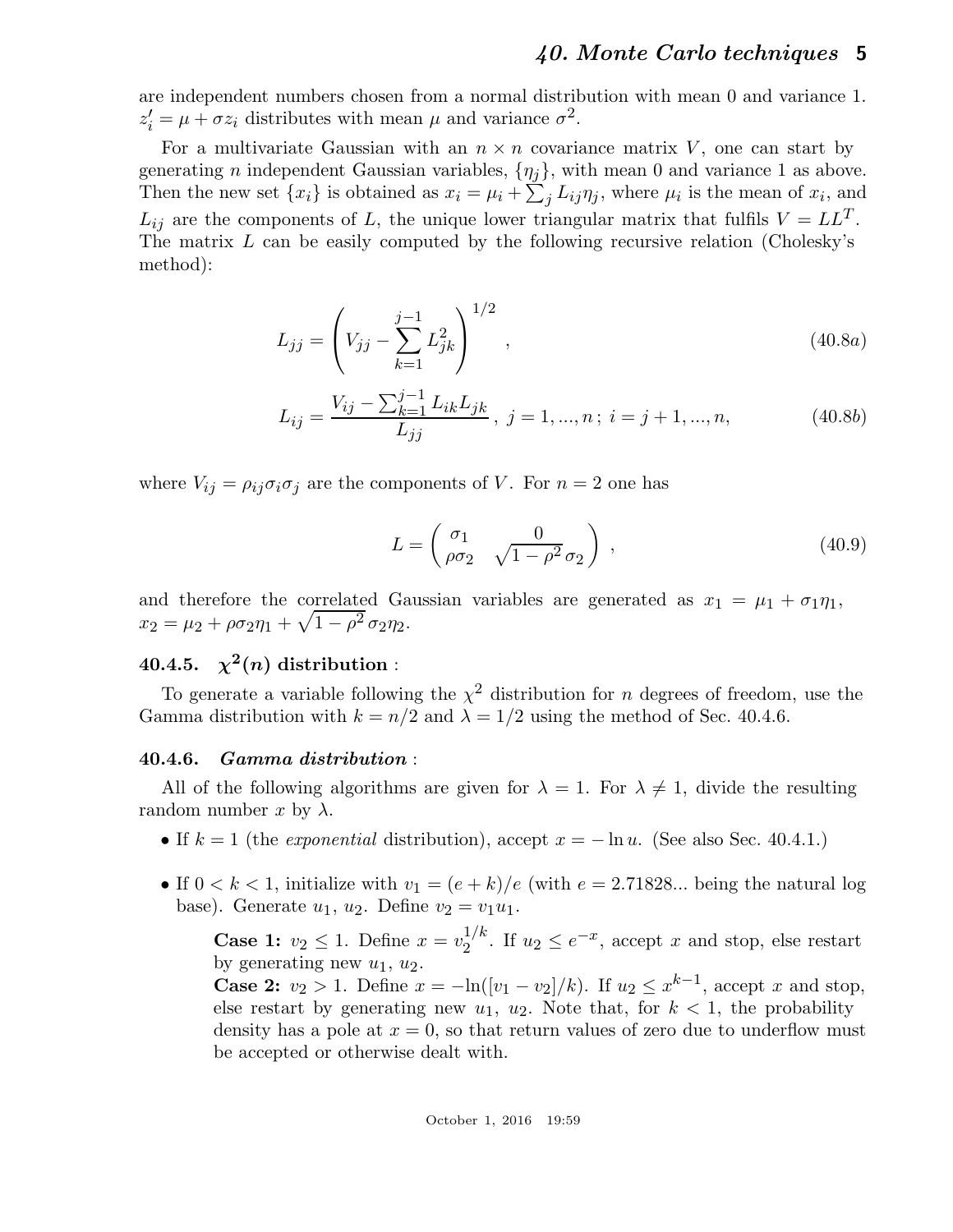• Otherwise, if  $k > 1$ , initialize with  $c = 3k - 0.75$ . Generate  $u_1$  and compute  $v_1 = u_1(1 - u_1)$  and  $v_2 = (u_1 - 0.5)\sqrt{c/v_1}$ . If  $x = k + v_2 - 1 \le 0$ , go back and generate new  $u_1$ ; otherwise generate  $u_2$  and compute  $v_3 = 64v_1^3$  $\frac{3}{1}u_2^{\bar 2}$  $\overline{2}$ . If  $v_3 \leq 1 - 2v_2^2$  $\frac{2}{2}$ /x or if  $\ln v_3 \leq 2\{[k-1]\ln[x/(k-1)] - v_2\}$ , accept x and stop; otherwise go back and generate new  $u_1$ .

## 40.4.7. Binomial distribution :

Begin with  $k = 0$  and generate u uniform in [0, 1). Compute  $P_k = (1 - p)^n$  and store  $P_k$  into B. If  $u \leq B$  accept  $r_k = k$  and stop. Otherwise, increment k by one; compute the next  $P_k$  as  $P_k \cdot (p/(1-p)) \cdot (n-k)/(k+1)$ ; add this to B. Again, if  $u \leq B$ , accept  $r_k = k$ and stop, otherwise iterate until a value is accepted. If  $p > 1/2$ , it will be more efficient to generate r from  $f(r; n, q)$ , *i.e.*, with p and q interchanged, and then set  $r_k = n - r$ .

## 40.4.8. Poisson distribution :

Iterate until a successful choice is made: Begin with  $k = 1$  and set  $A = 1$  to start. Generate u. Replace A with uA; if now  $A < \exp(-\mu)$ , where  $\mu$  is the Poisson parameter, accept  $n_k = k - 1$  and stop. Otherwise increment k by 1, generate a new u and repeat, always starting with the value of A left from the previous try.

Note that the Poisson generator used in ROOT's TRandom classes before version 5.12 (including the derived classes TRandom1, TRandom2, TRandom3) as well as the routine RNPSSN from CERNLIB, use a Gaussian approximation when  $\mu$  exceeds a given threshold. This may be satisfactory (and much faster) for some applications. To do this, generate z from a Gaussian with zero mean and unit standard deviation; then use  $x = \max(0, [\mu + z\sqrt{\mu} + 0.5])$  where [] signifies the greatest integer  $\leq$  the expression. The routines from Numerical Recipes [13] and CLHEP's routine RandPoisson do not make this approximation (see, *e.g.*, Ref. 11).

## 40.4.9. Student's t distribution :

Generate  $u_1$  and  $u_2$  uniform in (0, 1); then  $t = \sin(2\pi u_1)[n(u_2^{-2/n} - 1)]^{1/2}$  follows the Student's t distribution for  $n > 0$  degrees of freedom (*n* not necessarily an integer).

Alternatively, generate x from a Gaussian with mean 0 and  $\sigma^2 = 1$  according to the method of 40.4.4. Next generate y, an independent gamma random variate, according to 40.4.6 with  $\lambda = 1/2$  and  $k = n/2$ . Then  $z = x/\sqrt{y/n}$  is distributed as a t with n degrees of freedom.

For the special case  $n = 1$ , the Breit-Wigner distribution, generate  $u_1$  and  $u_2$ ; set  $v_1 = 2u_1 - 1$  and  $v_2 = 2u_2 - 1$ . If  $v_1^2 + v_2^2 \le 1$  accept  $z = v_1/v_2$  as a Breit-Wigner distribution with unit area, center at 0.0, and FWHM 2.0. Otherwise start over. For center  $M_0$  and FWHM Γ, use  $W = z\Gamma/2 + M_0$ .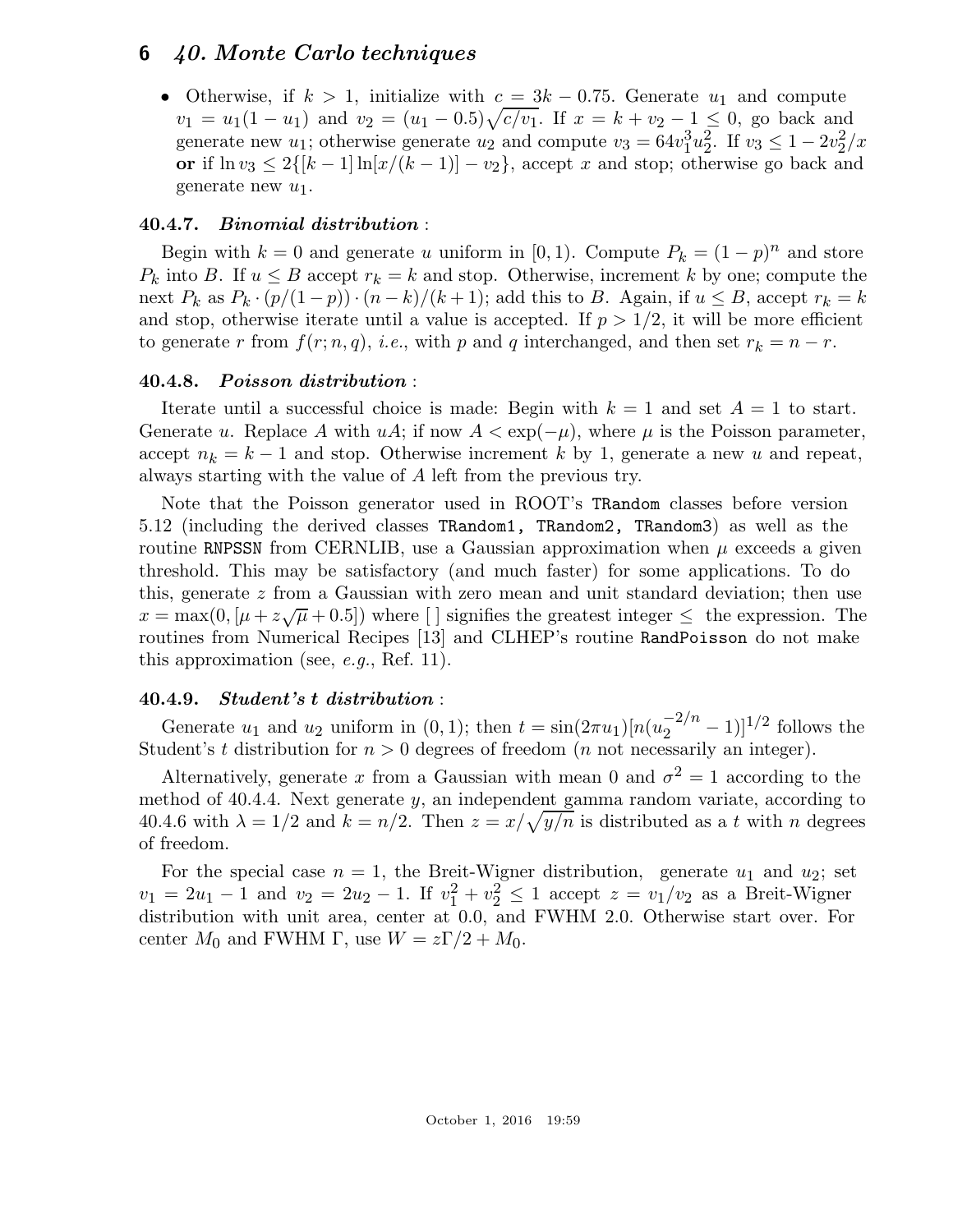### 40.4.10. Beta distribution :

The choice of an appropriate algorithm for generation of beta distributed random numbers depends on the values of the parameters  $\alpha$  and  $\beta$ . For, *e.g.*,  $\alpha = 1$ , one can use the transformation method to find  $x = 1 - u^{1/\beta}$ , and similarly if  $\beta = 1$  one has  $x = u^{1/\alpha}$ . For more general cases see, *e.g.*, Refs. [17,18] and references therein.

## 40.5. Markov Chain Monte Carlo

In applications involving generation of random numbers following a multivariate distribution with a high number of dimensions, the transformation method may not be possible and the acceptance-rejection technique may have too low of an efficiency to be practical. If it is not required to have independent random values, but only that they follow a certain distribution, then Markov Chain Monte Carlo (MCMC) methods can be used. In depth treatments of MCMC can be found, *e.g.*, in the texts by Robert and Casella [19], Liu [20], and the review by Neal [21].

MCMC is particularly useful in connection with Bayesian statistics, where a p.d.f.  $p(\theta)$ for an *n*-dimensional vector of parameters  $\boldsymbol{\theta} = (\theta_1, \dots, \theta_n)$  is obtained, and one needs the marginal distribution of a subset of the components. Here one samples  $\theta$  from  $p(\theta)$  and simply records the marginal distribution for the components of interest.

A simple and broadly applicable MCMC method is the Metropolis-Hastings algorithm, which allows one to generate multidimensional points  $\theta$  distributed according to a target p.d.f. that is proportional to a given function  $p(\theta)$ . It is not necessary to have  $p(\theta)$ normalized to unit area, which is useful in Bayesian statistics, as posterior probability densities are often determined only up to an unknown normalization constant.

To generate points that follow  $p(\theta)$ , one first needs a proposal p.d.f.  $q(\theta; \theta_0)$ , which can be (almost) any p.d.f. from which independent random values  $\theta$  can be generated, and which contains as a parameter another point in the same space  $\theta_0$ . For example, a multivariate Gaussian centered about  $\theta_0$  can be used. Beginning at an arbitrary starting point  $\theta_0$ , the Hastings algorithm iterates the following steps:

- 1. Generate a value  $\boldsymbol{\theta}$  using the proposal density  $q(\boldsymbol{\theta}; \boldsymbol{\theta}_0);$
- 2. Form the Hastings test ratio,  $\alpha = \min \left[ 1, \right]$  $p(\boldsymbol{\theta})q(\boldsymbol{\theta}_0;\boldsymbol{\theta})$  $p(\bm{\theta}_0)q(\bm{\theta};\bm{\theta}_0)$ 1 ;
- 3. Generate a value u uniformly distributed in  $[0, 1]$ ;
- 4. If  $u \leq \alpha$ , take  $\theta_1 = \theta$ . Otherwise, repeat the old point, *i.e.*,  $\theta_1 = \theta_0$ .
- 5. Set  $\theta_0 = \theta_1$  and return to step 1.

If one takes the proposal density to be symmetric in  $\theta$  and  $\theta_0$ , then this is the *Metropolis*-Hastings algorithm, and the test ratio becomes  $\alpha = \min[1, p(\theta)/p(\theta_0)]$ . That is, if the proposed  $\theta$  is at a value of probability higher than  $\theta_0$ , the step is taken. If the proposed step is rejected, the old point is repeated.

Methods for assessing and optimizing the performance of the algorithm are discussed in, *e.g.*, Refs. [19–21]. One can, for example, examine the autocorrelation as a function of the lag  $k$ , *i.e.*, the correlation of a sampled point with that  $k$  steps removed. This should decrease as quickly as possible for increasing k.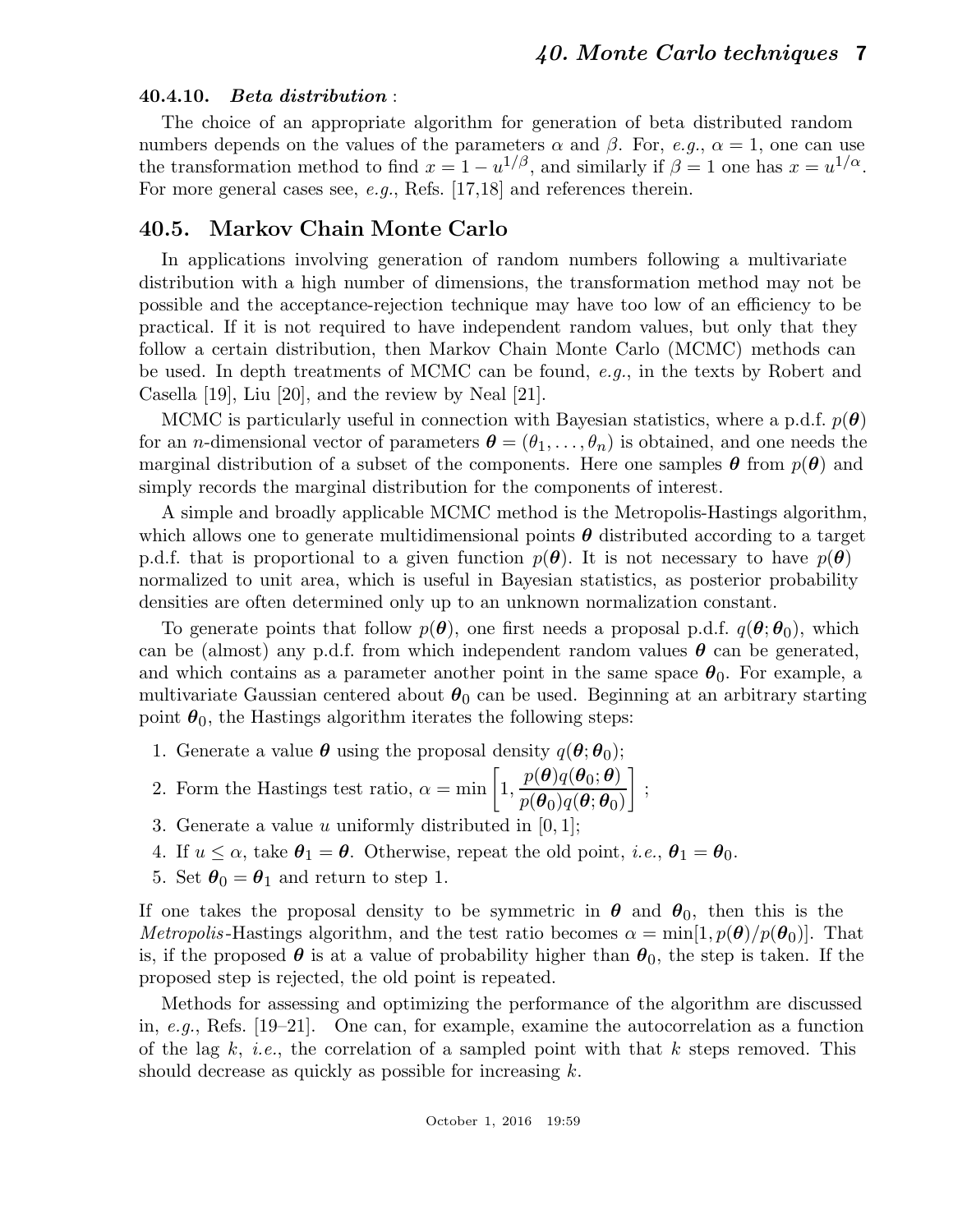Generally one chooses the proposal density so as to optimize some quality measure such as the autocorrelation. For certain problems it has been shown that one achieves optimal performance when the acceptance fraction, that is, the fraction of points with  $u \leq \alpha$ , is around 40%. This can be adjusted by varying the width of the proposal density. For example, one can use for the proposal p.d.f. a multivariate Gaussian with the same covariance matrix as that of the target p.d.f., but scaled by a constant.

## References:

- 1. F. James, Comp. Phys. Comm. 60, 329 (1990).
- 2. P. L'Ecuyer, *Proc. 1997 Winter Simulation Conference*, IEEE Press, Dec. 1997, 127–134.
- 3. The CERN Program Library (CERNLIB); see cernlib.web.cern.ch/cernlib.
- 4. Leif Lönnblad, Comp. Phys. Comm. **84**, 307 (1994).
- 5. Rene Brun and Fons Rademakers, Nucl. Inst. Meth. A389, 81 (1997); see also root.cern.ch.
- 6. F. James, Comp. Phys. Comm.  $79$ , 111 (1994), based on M. Lüscher, Comp. Phys. Comm. 79, 100 (1994).
- 7. P. L'Ecuyer, Mathematics of Computation, 65, 213 (1996) and 65, 225 (1999).
- 8. M. Matsumoto and T. Nishimura, *ACM Transactions on Modeling and Computer Simulation*, Vol. 8, No. 1, January 1998, 3–30.
- 9. Much of DIEHARD is described in: G. Marsaglia, *A Current View of Random Number Generators*, keynote address, *Computer Science and Statistics: 16th Symposium on the Interface*, Elsevier (1985).
- 10. P. L'Ecuyer and R. Simard, *ACM Transactions on Mathematical Software* 33, 4, Article 1, December 2007.
- 11. J. Heinrich, CDF Note CDF/MEMO/STATISTICS/PUBLIC/8032, 2006.
- 12. UNU.RAN is described at statmath.wu.ac.at/software/unuran; see also W. Hörmann, J. Leydold, and G. Derflinger, *Automatic Nonuniform Random Variate Generation*, (Springer, New York, 2004).
- 13. W.H. Press *et al.*, *Numerical Recipes*, 3rd edition, (Cambridge University Press, New York, 2007).
- 14. J.H. Ahrens and U. Dieter, Computing 12, 223 (1974).
- 15. R.Y. Rubinstein, *Simulation and the Monte Carlo Method*, (John Wiley and Sons, Inc., New York, 1981).
- 16. L. Devroye, *Non-Uniform Random Variate Generation*, (Springer-Verlag, New York, 1986); available online at cg.scs.carleton.ca/~luc/rnbookindex.html.
- 17. C. Walck, *Handbook on Statistical Distributions for Experimentalists*, University of Stockholm Internal Report SUF-PFY/96-01, available from www.physto.se/~walck.
- 18. J.E. Gentle, *Random Number Generation and Monte Carlo Methods*, 2nd ed., (Springer, New York, 2003).
- 19. C.P. Robert and G. Casella, *Monte Carlo Statistical Methods*, 2nd ed., (Springer, New York, 2004).
- 20. J.S. Liu, *Monte Carlo Strategies in Scientific Computing*, (Springer, New York, 2001).